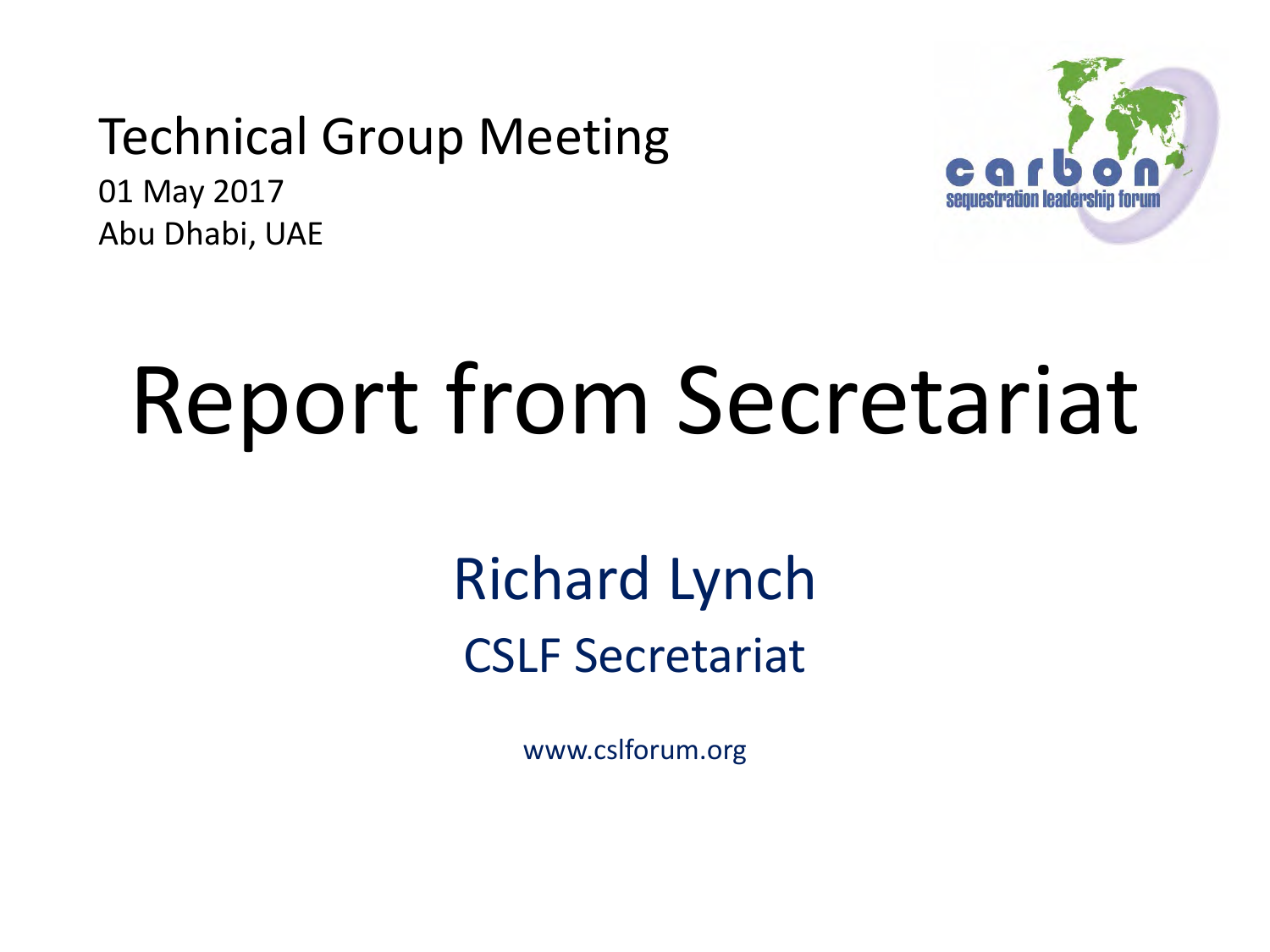

## Highlights from Tokyo Meeting

Five day meeting included a Technical Workshop

• Themes included "Lessons Learned from Large Scale CCS" and "Future of Industrial CCS"

Summary and presentations at:

<https://www.cslforum.org/cslf/Events/2016CSLFTechWorkshop>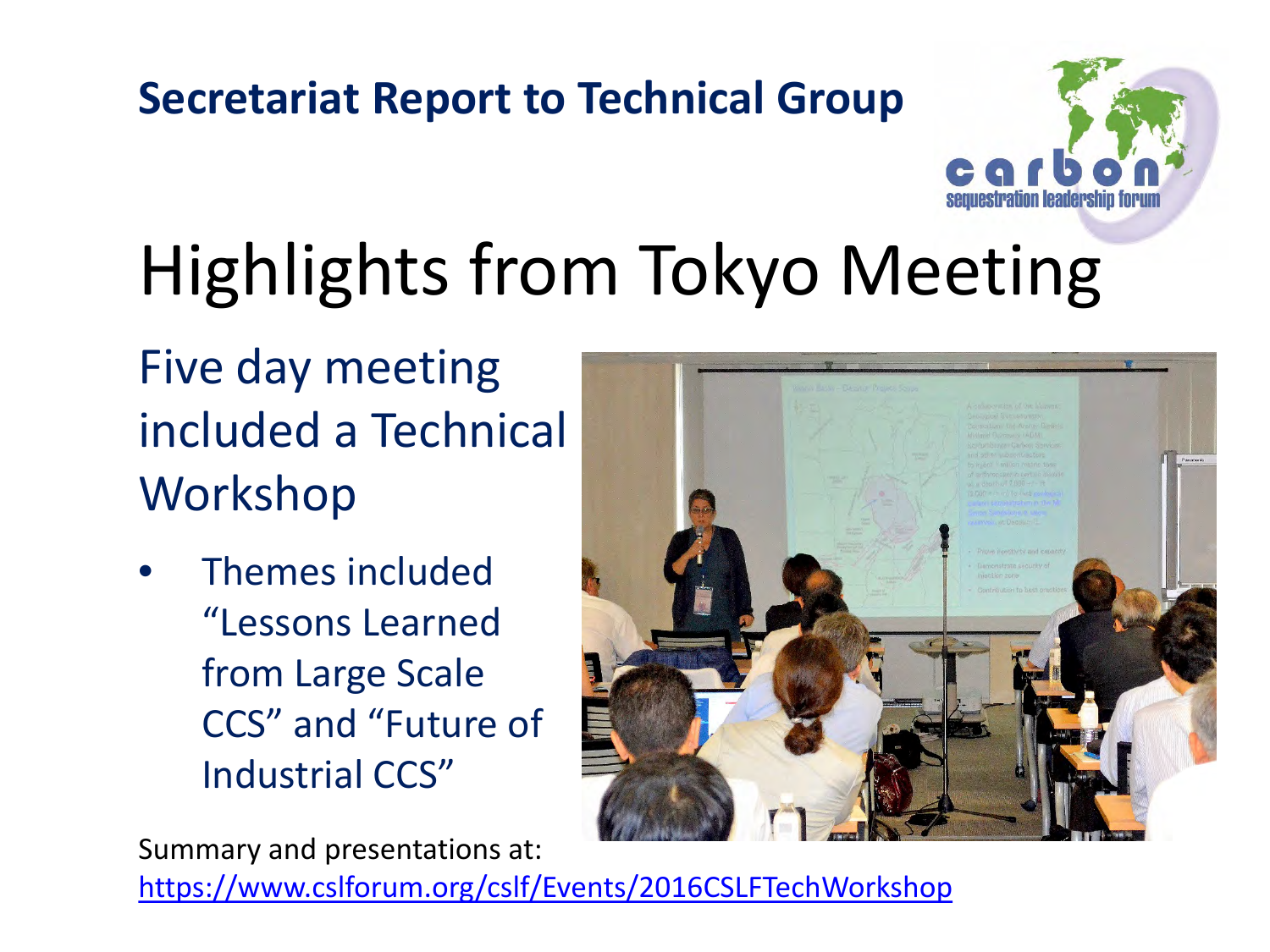

### Highlights from Tokyo Meeting

Five day meeting also included a site visit to the Tomakomai CCS Demonstration Project

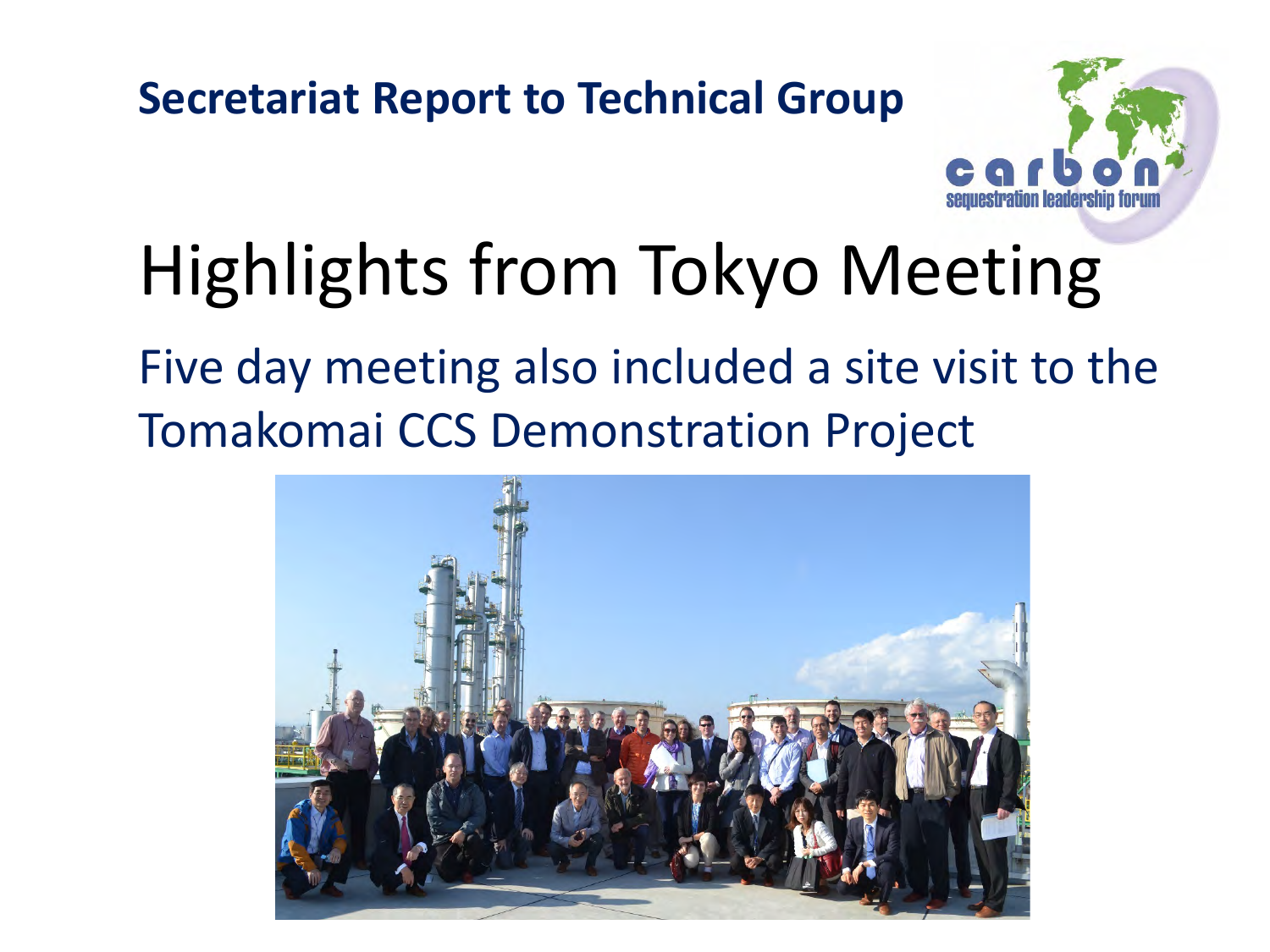

### **Highlights from Tokyo Technical Group Meeting**

- Very rich in content, with many presentations:
	- Overview of CCS-related Activities in Japan
	- Reducing Lifecycle Biofuels Emissions with CCS
	- Transforming CO<sub>2</sub> into Commercial Products
	- Pathway to Low-Carbon Lignite Utilization
	- Results from  $CO<sub>2</sub>$  Separation from Pressurized Gas Stream Project
	- Recent Activities of ISO TC265 Working Group on CO<sub>2</sub> Capture
	- Updates from IEAGHG and GCCSI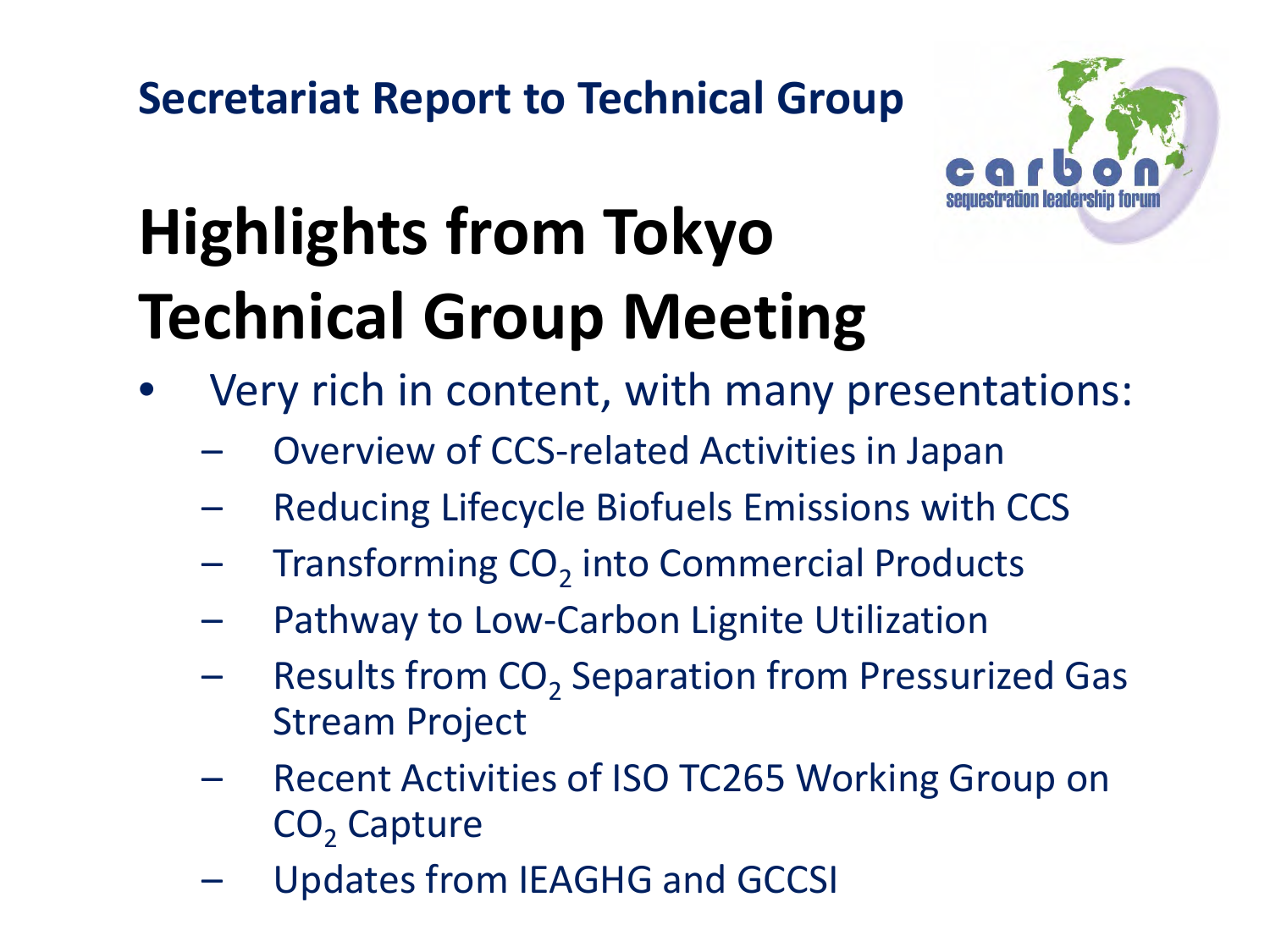

### **Outcomes from Tokyo Technical Group Meeting**

- The Tomakomai CCS Demonstration Project was recommended by the Technical Group to the Policy Group for CSLF recognition.
- The NET Power 50 MW $_{th}$  Allam Cycle Demonstration Project was recommended by the Technical Group to the Policy Group for CSLF recognition.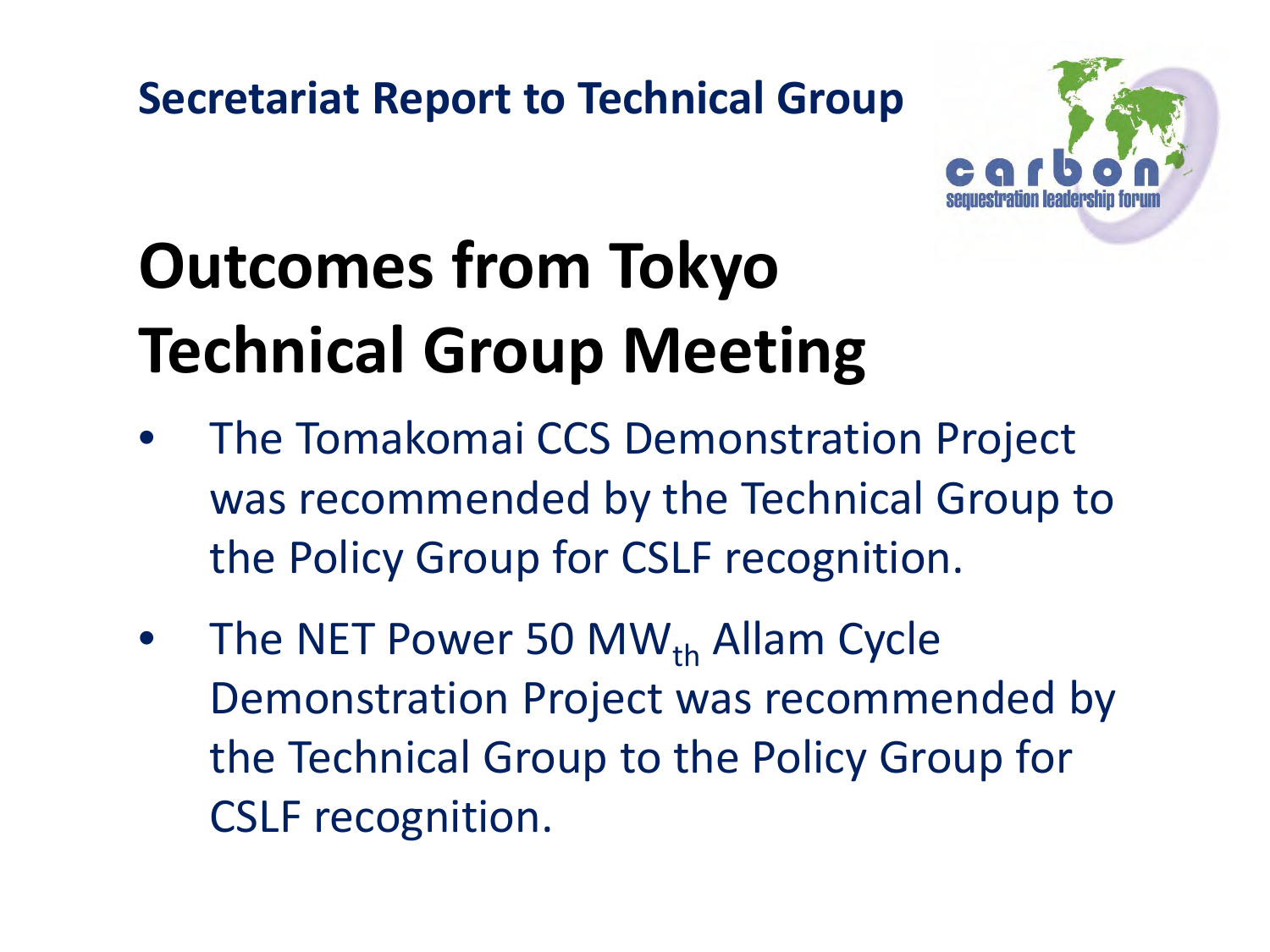

### **Outcomes from Tokyo Technical Group Meeting**

The TRM Working Group was given a goal to complete a final draft of the 2017 CSLF TRM in time for the 2017 CSLF Mid-Year Meeting.